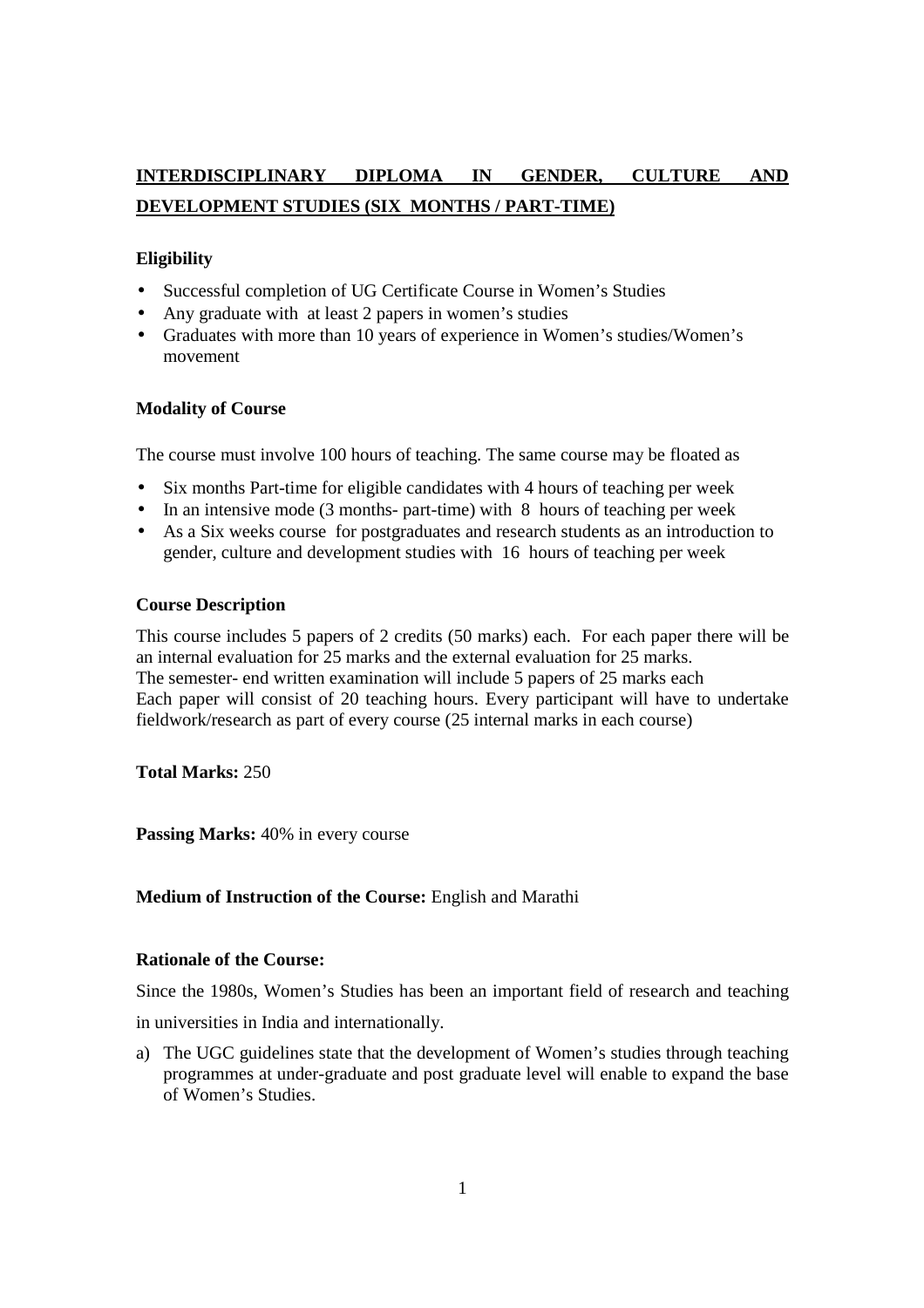- b) A qualification in Women's Studies is being viewed as a useful addition to existing qualification and skills by government departments, social research agencies and professions.
- c) Over the last ten years several students have completed a certificate in Women's Studies and feel the need to upgrade their knowledge in this area
- d) Several college teachers and researchers seek an advanced introduction to the interdisciplinary areas of gender, culture and development studies
- e) Some students may choose to follow this advance courses with Master's programme in Women's Studies.

## **Location and Mode of Study:**

This course can be taken at the University or any of the designated off campus centres.

Information regarding the Centres will be sent out to all colleges in the month of April every year.

Special effort will be made to establish linkages between the Computer Centre of the college and the Krantijyoti Savitribai Phule Computer Lab, so that information related to the course and follow-up links may be established.

## **Paper I**

## **Introducing Gender Studies: Concepts and Contexts**

## **Objective of the Paper:**

- To develop an understanding that concepts are socially constructed. This is to address the common trend widely present in our educational culture to 'learn' or 'memorise' concepts as 'givens'.
- To understand how concepts emerge and develop in gender studies in particular will help students to develop not just a deeper understanding of the concepts, their limits and possibilities, but also would equip them to use them.
- To understand the links between Women's Movements and Women's Studies and the emergence of concepts in that context.
- To understand the relationship between commonsense concepts and gender studies concepts. This is very important because many of the concepts that will be discussed in this course will also be those used in our everyday life.
- The last few decades have seen concerted and very rich interrogation and rethinking of key concepts used in social sciences. The course would seek to both introduce concepts and trace their development.

## **Module I**

## **Women's Studies and Women's Movements: Mapping Journeys**

Understanding the relations between state, women's movements and women's studies – legacies, perspectives and challenges.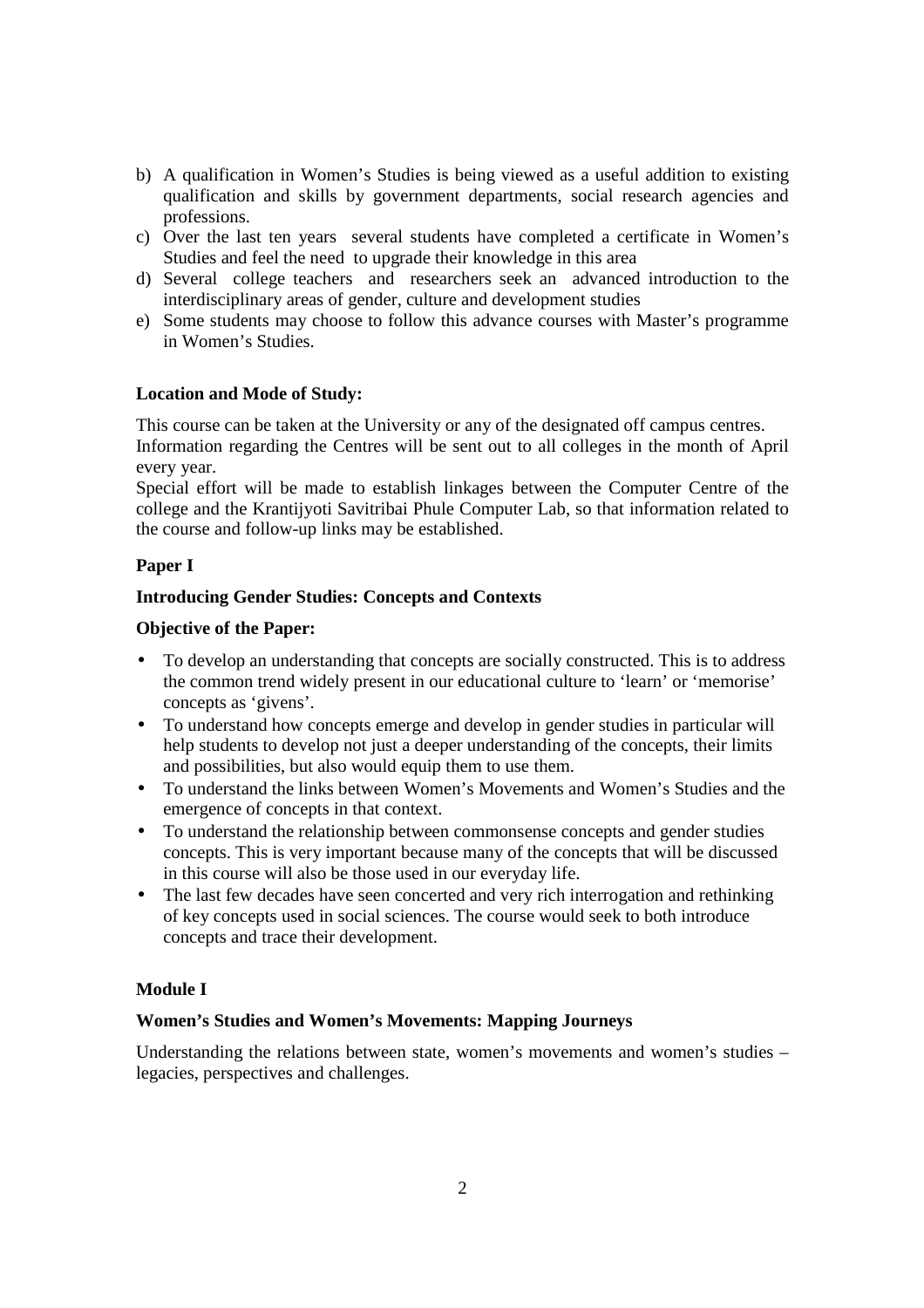## **Readings:**

- 1. Agnihotri Indu and Mazumdar Vina (1995) 'Changing Terms of Political Discourse: Women's Movement in India, 1970s-1990s', *Economic and Political Weekly*, 30(29), July 22:1869-1878.
- 2. Desai, Neera, Mazumdar Vina and Bhansali Kumudini (2003) 'From women's education to women's studies: The long struggle for legitimacy' in *Narratives From the Women's Studies Family*, ed., Jain Devaki and Rajput Pam, New Delhi: Sage, 44- 77.
- 3. John, Mary E. (2008) 'Introduction' in *Women's Studies in India: A Reader,* New Delhi: Penguin.
- 4. Mazumdar Veena (2010) *Memories of a Rolling Stone.* New Delhi: Zubaan (pp.64- 103).

## **Module II**

## **Concepts and Contexts I**

Patriarchy

Gender

## **Readings:**

- 1. Bhasin Kamala (2000) *Understanding Gender*, New Delhi: Zubaan.
- 2. Chakravarti Uma (2003) *Gendering Caste: Through a Feminist Lens*, Kolkotta: Stree (pp 81-92).
- 3. Nareevadi Rajneethi: Sangharsh or Mudde (2001), Delhi University, (Hindi).
- 4. Ortner Sherry (1996) 'The Problem of 'Women" as an Analytic Category' in *Making Gender*: *The Politics and Erotics of Culture*, Boston: Beacon Press.
- 5. V. Geetha (2002) *Gender, Kolkotta*: Stree (pp1-38).

## **Module III**

## **Concepts and Contexts II**

Constructing normative Sexuality

Femininities and masculinities

- 1. Kumar Udaya, (1997) 'Self, Body and Inner Sense: Some reflections on Sree Narayana Guru and Kumaran Asan' in *Studies in History,* August, 13: 247-270.
- 2. Menon Nivedita (2007) 'Introduction' in *Sexualities*: *Issues in Contemporary Indian Feminism*, New Delhi: Women Unlimited.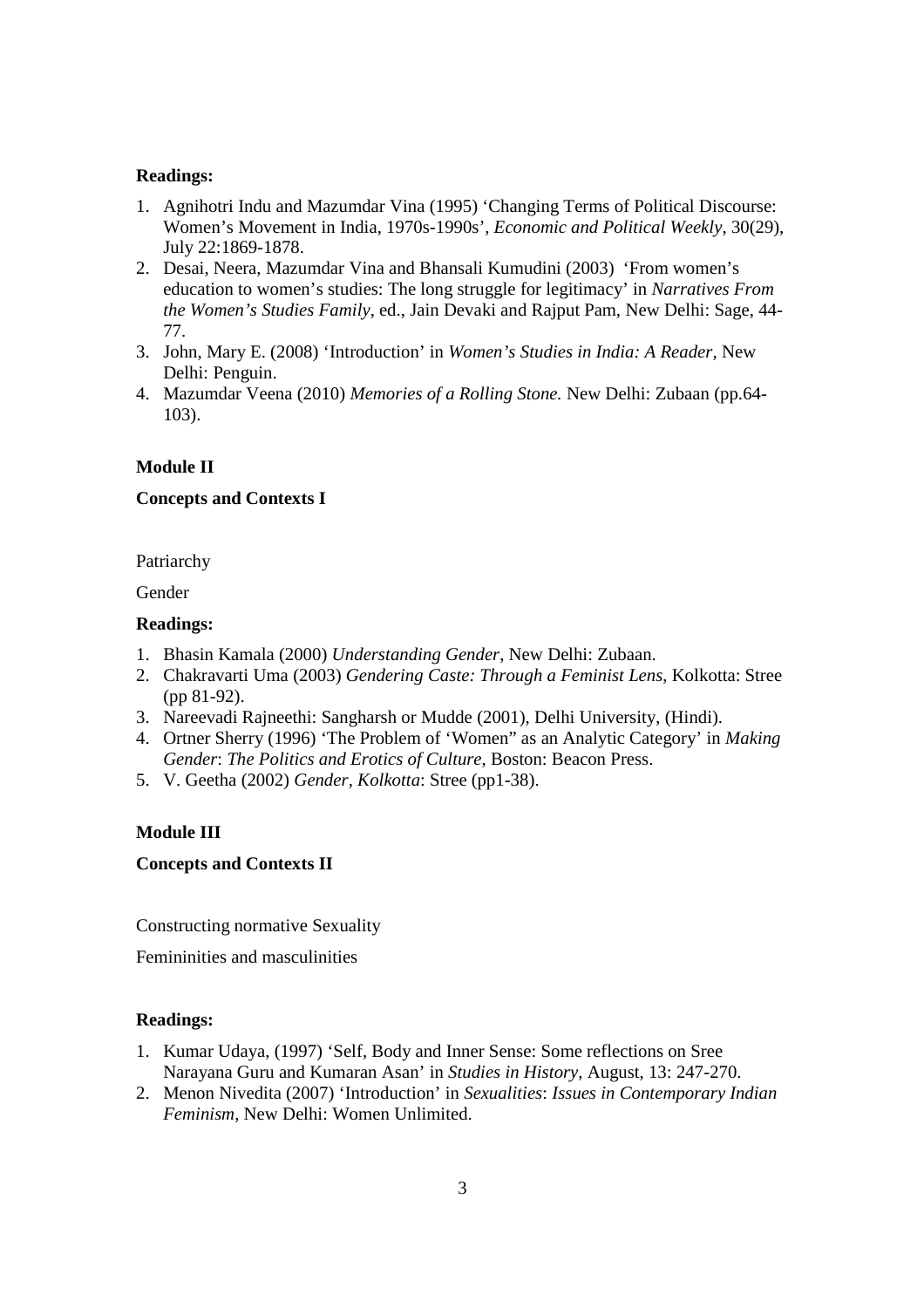- 3. Sharma Maya (2007) *Navab Se Nandani: Aurat-Marad Ki Pahachan Se Pare Jeevan*, New Delhi: Nirantar.
- 4. V. Geetha (2002) *Gender*, Kolkotta: Stree (pp 38-51).

## **Module IV**

## **Concepts and Contexts III**

Sexual Division Of labour

Public /Private (to cover Domestic Labour)

## **Readings:**

- 1. Datta Bisakha (ed) (2001) *And Who Will Make the Chapatis? A Study of All-Women Panchayats in Maharashtra,* Kolkata: Stree Publications.
- 2. Hansen' Kathryn (1988) 'The Virangana In North Indian History: Myth and Popular Culture, *Economic and Political Weekly*, Vol XXIII No 18, pp Ws25-34.
- 3. Lerner Gerda (1987) *Creation of Patriarchy (Women and History*), London: Oxford University Press (chapter Six on Veiling the Woman).
- 4. Nongbri Tiplut (2000) Khasi Women and Matriliny: Transformations in GenderRelations in Gender Technology and Development ,vol. 4 no. 3 359-395
- 5. Palriwala, Rajni, (1991) 'Transitory Residence and Invisible Work: Case Study of a Rajasthan Village' in, *Economic and Political Weekly*, 26(48), pp. 2763-2771.
- 6. Tawa Lama and Stephanie, The Hindu Goddess and Women's Political Representation in South Asia: Symbolic Resource or Feminine Mystique? At **http://www.csh-delhi.com/team/downloads/publiperso/STLR-RIS.pdf**
- 7. V. Geetha (2002) *Gender* ,Kolkotta: Stree (pp 51-136)

## **Module V:**

## **Exercises**

Using Concepts – through analysis of archival materials  $\epsilon$ , films, literary texts , advertisements, news paper clippings , comic books , or field work .

## **Paper II**

## **Political Economy of Gender**

## **Objectives of the Paper:**

- To develop an understanding of the inter relationships between politics, economics and inequity ;
- To exploring different perspectives and feminist critique of concepts such as production, social reproduction, reproduction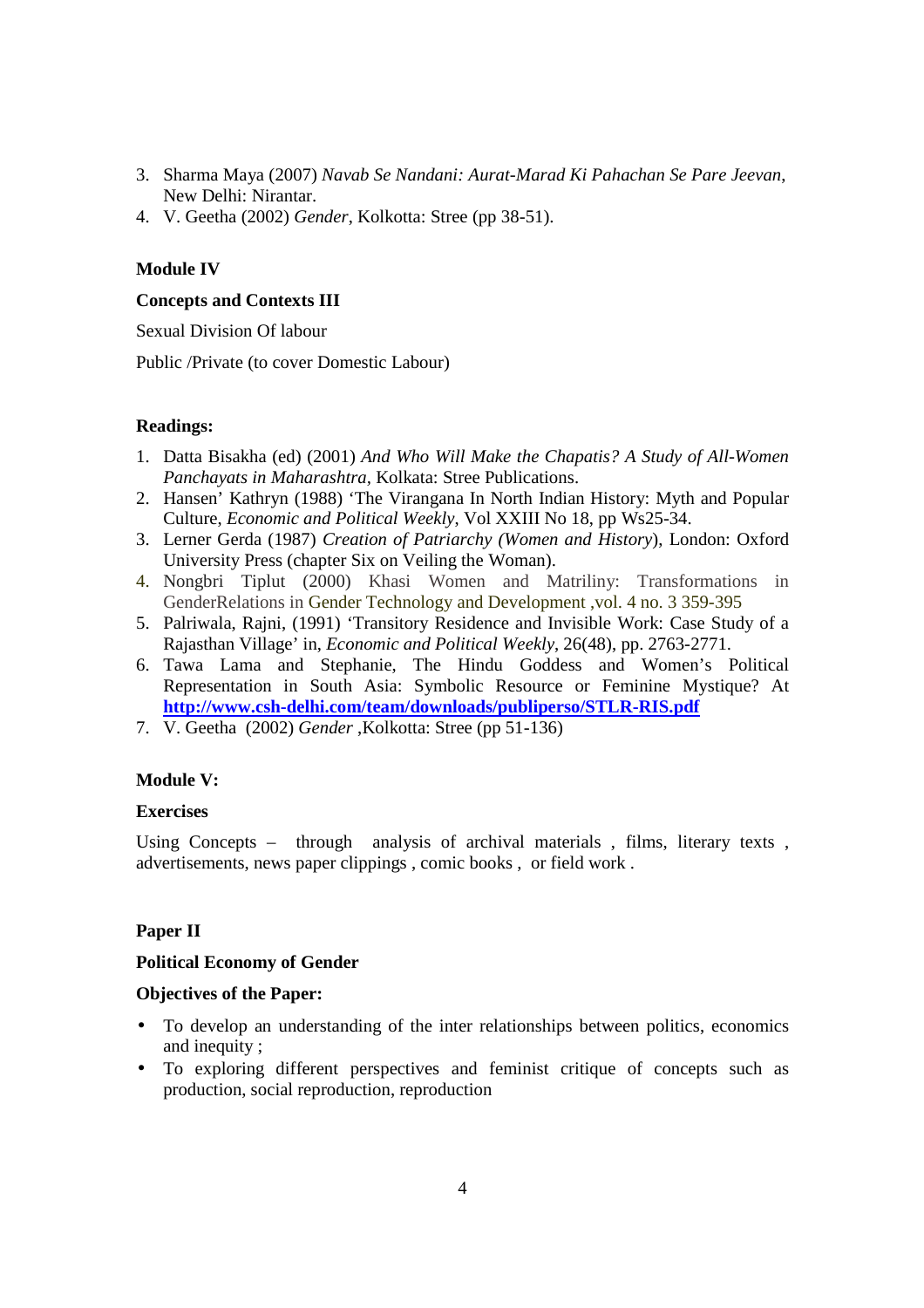- To understand globalisation and its gender implications at the local and national levels through an exploration of sites of women's work...Feminist critiques of the development paradigm and policies with special reference to India
- To. situate Gender within a political economy perspective through a study of economic and political behaviours, thus enabling students to develop a critical theoretical understanding of economics,
- To interrogate economic doctrines and policies, and ways in which politics and economy combine to strengthen and reproduce gender inequity, even in situations when new avenues open for women.
- To interrogate economic doctrines and policies, and ways in which politics and economy combine to strengthen and reproduce gender inequity, even in situations when new avenues open for women.

## **Module 1**

## **Understanding political economy and its gender implications.**

Concept of political economy, the symbiotic interrelationship between the domains of politics and economics, different perspectives of Production, Reproduction and Social Reproduction, including the feminist critique.

This unit will introduce students to the dominant perspectives, definitions and the patriarchal underpinnings of such perspectives.

- 1. Banerjee Nirmala (2011) 'Socio-Economic Analysis Of Reproduction' in Nirmala Banerjee, Samita Sen et al (eds) *Mapping the Field: Gender Relations in Contemporary India*, Vol: 1, Kolkotta: Stree.
- 2. Beneria Lourdes (2007) 'Accounting For Women's Work : The Progress of Two Decades' in Nalini Vishvanathan et al, *The Women, Gender and Development Reader*, New Delhi, Zubaan.
- 3. Beneria Lourdes and Sen Gita (2007) 'Accumulation, Reproduction and Women's Role in Economic Development: Boserup Revisted' in Nalini Vishvanathan et al, *The Women, Gender and Development Reader*, New Delhi, Zubaan.
- 4. Irene Tinker (1990) 'The Making of a Field: Advocates, Practioners, and Scholar' in, Irene Tinker [edited], *Persistent Inequalities: Women and World Development*, OUP, pp 27-53.
- 5. Jane S. Jaquette (1990) 'Gender and Justice in Economic Development in, Irene Tinker [edited] *Persistent Inequalities: Women and World Development*, OUP, pp 54- 69.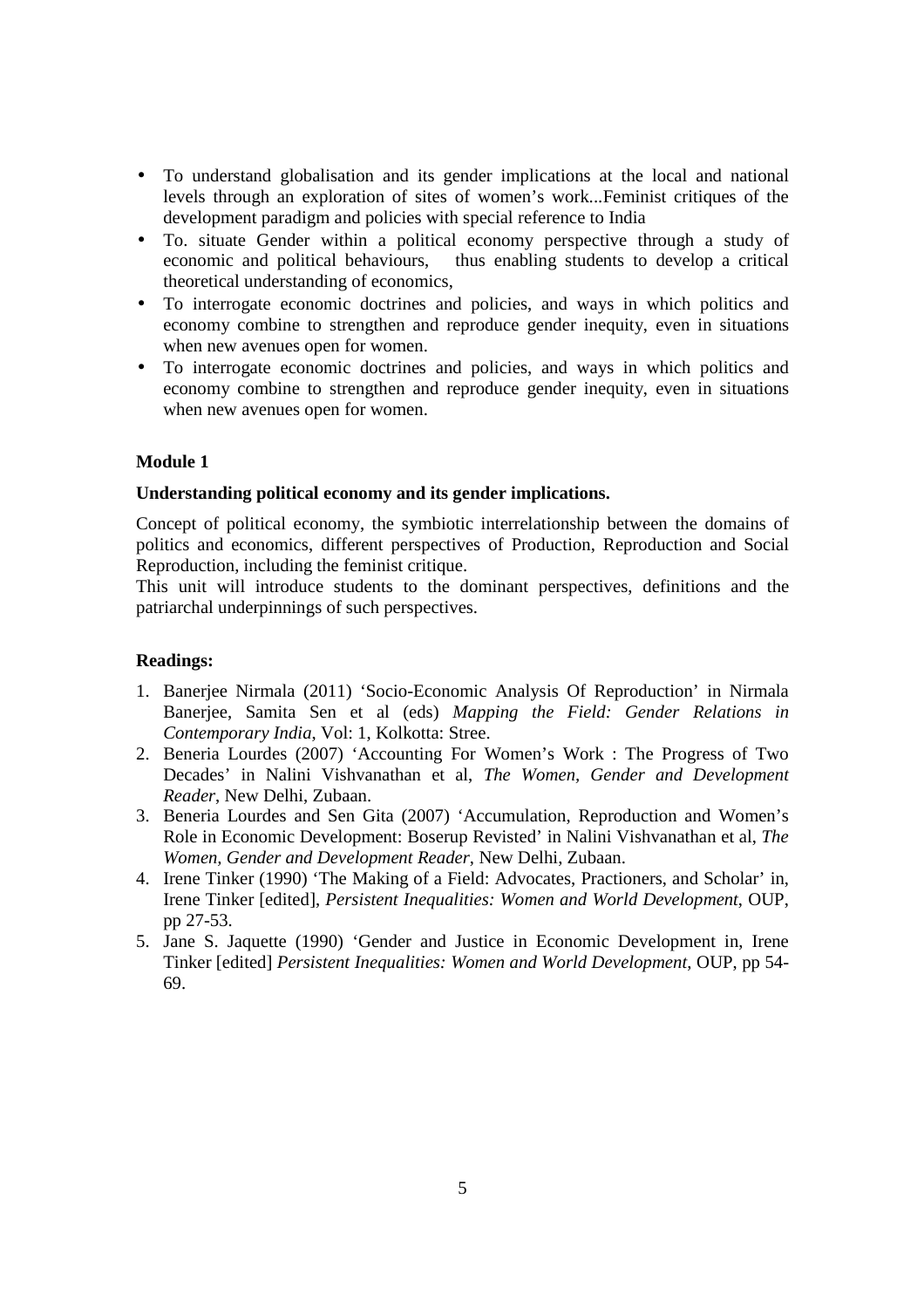## **Module II**

## **Gender, Work and Livelihoods**

This unit will examine the gender dimensions of both conceptual understandings of work as well actual sites of women's work.

- Definitions of work and the feminist critique. It will look at issues of invisibility of women's work; ways of estimating women's work and methodological issues involved.
- Domains of women's work: agriculture, informal sector, domestic work.
- New domains and emerging sectors of opportunities-software industry, call centres etc.
- 1. Agarwal Bina (2008) 'Why do women need independent rights in land?' in Mary John (ed) *Women's Studies in India: a Reader*, Penguin, 175-183.
- 2. Halder Baby (2006) A life Less Ordinary, (Translated by Urvashi Butalia in English), New Delhi: Zubaan.
- 3. Janaki by day-Jane by night, (film)
- 4. Jeemol Unni (2011) 'Women's Work- Measurement, Nature and the Informal Sector' in Nirmala Banerjee, Samita Sen et al (eds) *Mapping the Field: Gender Relations in Contemporary India*, Vol1, Kolkotta: Stree.
- 5. Jhabvala Renana and Subramaniam RKA (ed) (2000) The Unorganised Sector: Work Sector and Social Protection, Sage, New Delhi.
- 6. Kabeer Naila (1998) 'Jumping to Conclusions? Struggles over meaning and method in the study of household economics' in, Cecile Jackson and Ruth Pearson [edited] *Feminist Visions of Development: Gender, Analysis and Polic*y, Routledge, pp 91- 107.
- 7. Krishnaraj Maitreyi (2008) 'Women's work in Indian Census: Beginnings of change', in Mary John (ed) *Women's Studies in India: a Reade*r, Penguin, 168-174.
- 8. Mies Maria (1981) Dynamics of Sexual Division of Labour and Capital Accumulation: Women Lace Worker of Narasapur in *Economic and Political Weekly*, Vol. 16, No. 10/12.
- 9. Shramshakti: Report of the National Commission on Self Employed Women and Women in the Informal Sector, Government of India, 1988.

## **Module III**

## **Feminist Critiques of Development**

Inter linkages between developmental paradigms and gender issue such as feminization of poverty, different developmental approaches of WID, WAD, GAD, critical examination the ways in which they influence policy and programme formulation, such as the current thrust on microfinance.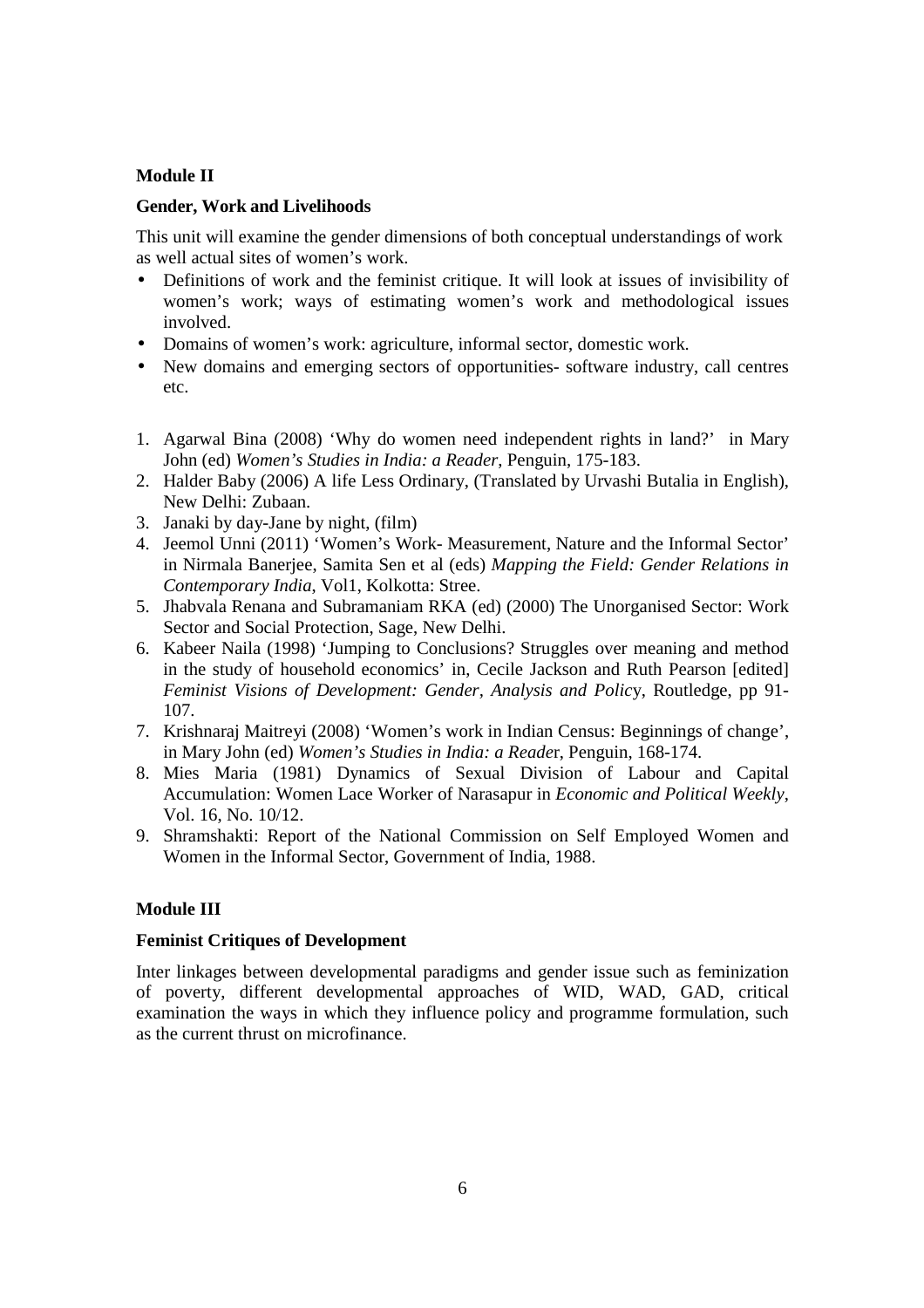## **Readings:**

- 1. Charlton, Sue Ellen(2007) 'Development as History and Process' in Vishvanathan Nalini et al, *The Women, Gender and Development Reader*, New Delhi, Zubaan.
- 2. John Mary E (2008) 'Feminism, Poverty and Globalisation' in John Mary (ed.), *Women's Studies in India: A Reader*, Penguin, 194-202.
- 3. K Kalpana (2008) The Vulnerability of Self Help: Women and Micro Finance in South India, IDS Working Paper, (available at http://www2.ids.ac.uk/gdr/cfs/pdfs/Wp303.pdf).
- 4. Kanchi Aruna (2011) 'Women and Agriculture in the Nineties' in Banerjee Nirmala, Sen Samita et al (eds) *Mapping the Field: Gender Relations in Contemporary India*, Vol-1 Kolkotta : Stree.
- 5. Lombardo Emanuela and Meier Petra (2006) 'Gender Mainstreaming in the European Union: Incorporating a Feminist Reading?' in *European Journal of Women's Studies***,** Vol. 13 [2], p151-166.
- 6. Martha MacDonald (1998) 'Gender and Social Security Policy: Pitfalls and Possibilities' in *Feminist Economics*, Vol - 4, Issue -1, pp 1-25.
- 7. Pearson Ruth (1998**) '**Nimble Fingers' Revisited: Reflections on women and Third World industrialization in the late twentieth century'**,** in Jackson Cecile and Pearson Ruth (ed) *Feminist Visions of Development: Gender, Analysis and Policy*, Routledge, 171-188.
- 8. Pearson Ruth (2003) 'Feminist Responses to Economic Globalization: Some Examples of Past and Future Practice' in *Gender and Development*, Vol. 11, No. 1, May, pp25-3.
- 9. Tinker Irene (ed) (1990) Persistent Inequalities: Women and World Development, OUP.

## **Module IV**

## **State, Economy and Issues of Governance**

Inter relationship between economic policies and their gender impact, globalization, liberalisation and structural adjustment in the Indian context, Policies and programmes in the post liberalisation phase, changing nature and role of the state and the implications for poor women in particular. Examples of resistance and alternative approaches such as SEWA and the Chipko movement.

- 1. Agarwal Bina (1996) 'The gender and environment debate. Lessons from India' in N.Rao et al, (eds) *Sites of change, the structural context for empowering women in India*, FES and UNDP, 203-252.
- 2. Banerjee, Nirmala (1996) 'Structural adjustment programme and women', in N.Rao et al, (eds) *Sites of change, the structural context for empowering women in India*, FES and UNDP, 133-145.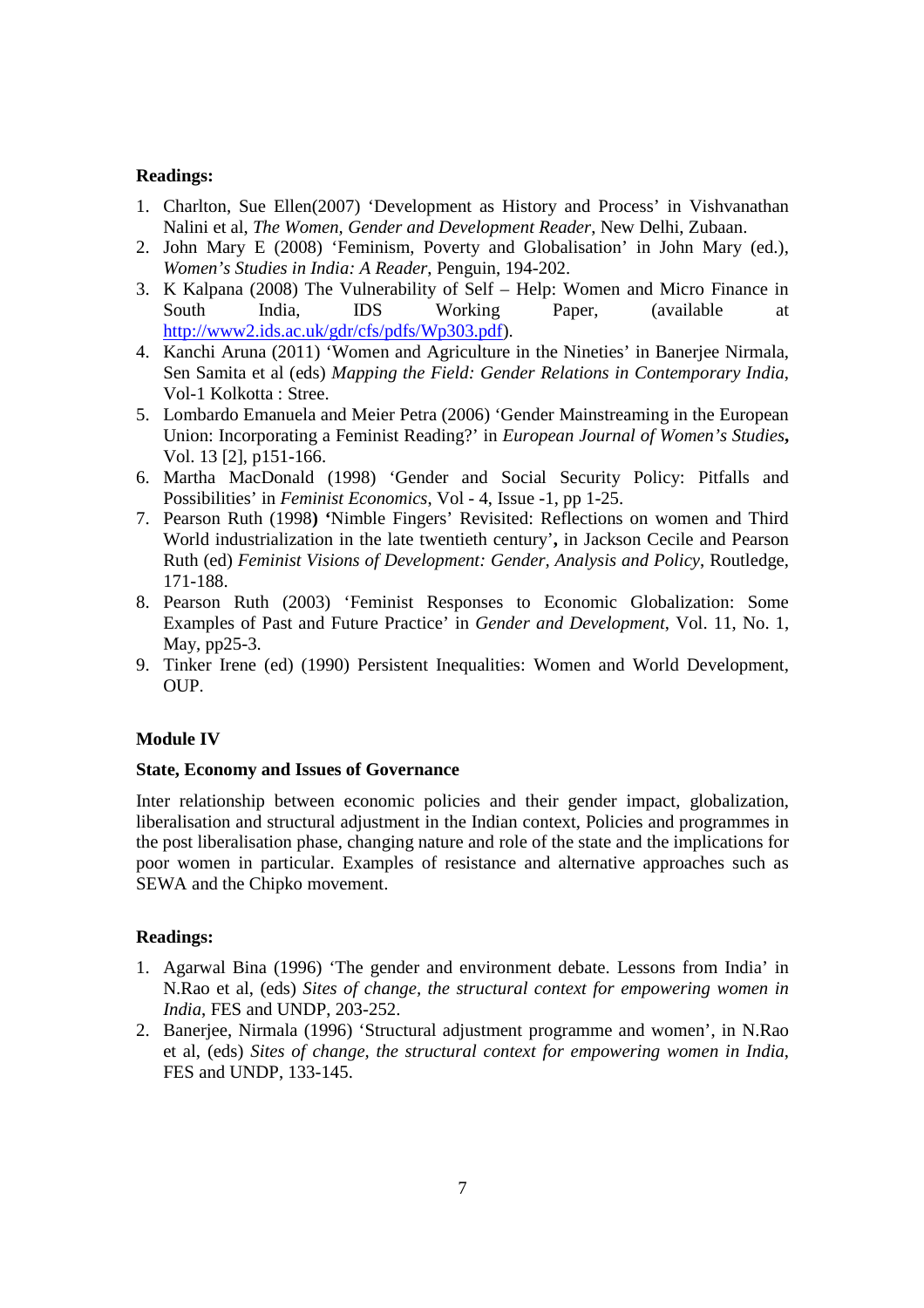- 3. Cagatay Nilufer (2003) 'Gender Budgets and Beyond: Feminist Fiscal Policy in the Context of Globalization' in *Gender and Development*, Vol. 11, No. 1, May, pp 15- 24.
- 4. Ghosh Jayati, (1996) 'Human development report 1995: a consideration from an Indian perspective', in N.Rao et al, (eds) *Sites of change, the structural context for empowering women in India*, FES and UNDP, 17-28.
- 5. Sharma Kumud, (2008) 'Women in struggle: a case study of the Chipko movement', John Mary (ed) *Women's Studies in India: A Reader*, Penguin, 194-202.
- 6. UNIFEM & National Institute of Public Finance and policy, Gender Budgeting in India's Economic Empowerment.

## **Module V:**

## **Project**

The projects may include gender budgeting, measuring/documenting women's work, work in new sectors, audio visual documentation of forms of labour, protests at the local level.

## **Paper III**

## **Introduction to Gender and Culture**

## **Objective of the course:**

- To recognize that the term "culture" has a range of meanings and that the manner in which culture is comprehended in a particular context has implications for how gender is constructed, or in other words
- To understand the interlinkages between the notions of culture and gender
- To explore how Culture is a popular and widely used term with a large variety of meanings. While a description of culture as meaning making practice might suggest that everybody participates in the shaping of culture, a closer examination of the ground reality reveals that the involvement in and engagement with culture for different groups of people is different.
- To underline how Commonsense based on the experience of inhabiting culture seems to suggest that culture specific definitions for acceptable behaviour by women are much more stringent and elaborate when compared to men. To explore why and how Culture seems to affect women much more than it does men.
- To examine how the women's movement has sought to rewrite cultural meanings in order to strengthen women's position within culture.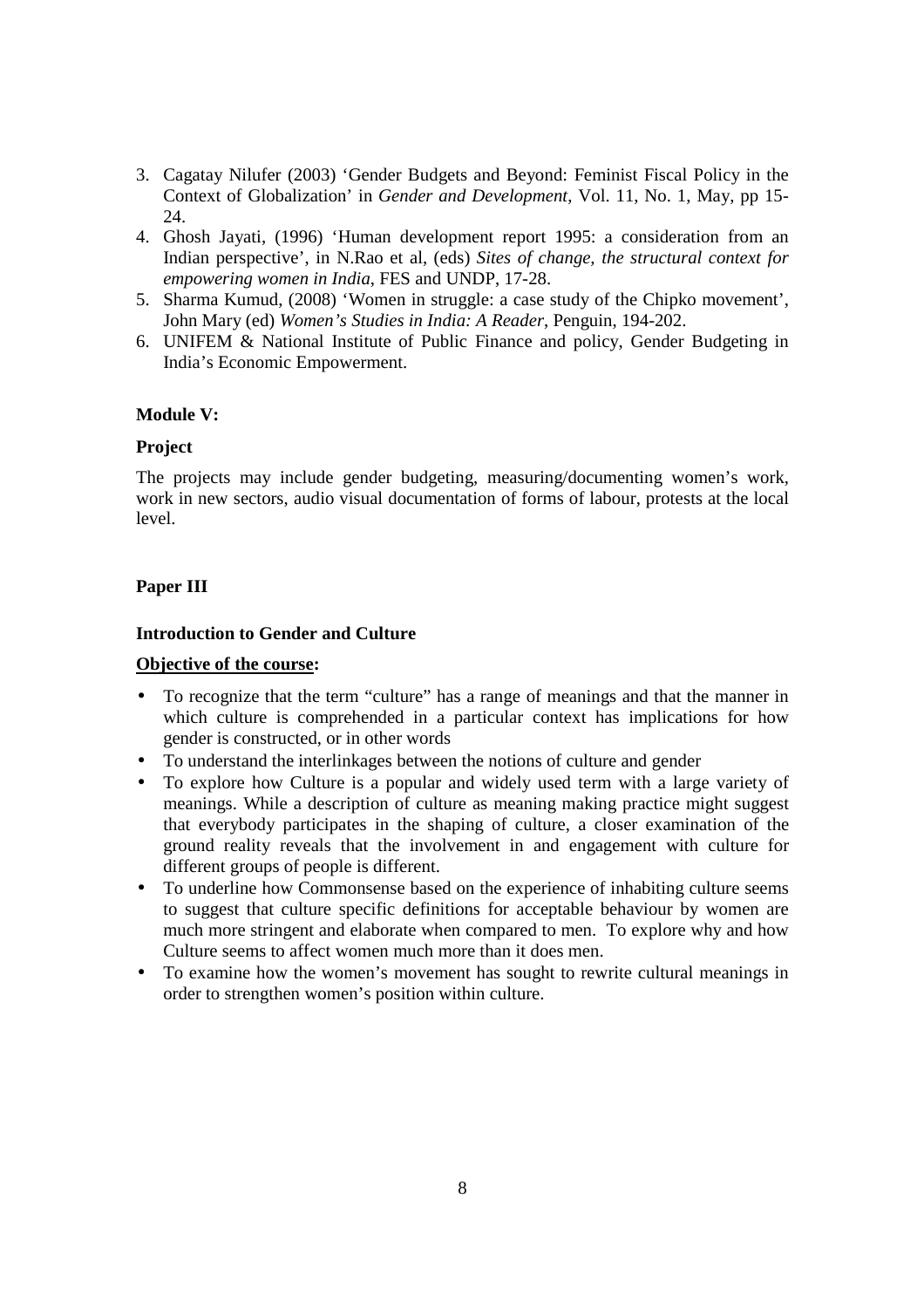## **Module 1**

#### **Locating Women within the Nature-Culture Binary**

Culture as a concept primarily distinguished from nature, nature regarded as already existing or spontaneous, culture thought of as a human creation, symbolic levels at which women are aligned either with nature or culture ,women assigned to one or the other pole of the nature-culture binary and to what effect.

## **Readings:**

- 1. Menon Nivedita (2006) 'How Natural is Normal? Feminism and Compulsory Heterosexuality' in Narrain Arvind & Bhan Gautam (Eds) *Because I Have a Voice: Queer Politics in India*. Delhi: Yoda Press.
- 2. Narayan Uma (1997) *Dislocating Cultures: Identities, Traditions, And Third World Feminism*, Routledge (Excerpt).
- 3. Ortner Sherry (1974) 'Is Female to Male as Nature is to Culture?' in M. Z. Rosaldo and L. Lamphere (eds), *Woman, culture, and society.* Stanford, CA: Stanford University Press, pp. 68-87. (Can also be downloaded from http://www.radicalanthropologygroup.org/old/class\_text\_049.pdf) (Excerpt).
- 4. Shiva Vandana (1989) *Staying Alive: Women, Ecology and Survival*. New Delhi: Zed Press (Excerpts).

#### **Module II**

#### **Women, Culture and Nation-Building**

Distinctive meaning of culture in the Indian context, historical reasons connected with our, the complex ways in which an association was built between women and culture in India also laid the foundation for conceptualising the Indian nation.

- 1. Banerjee Sumanta (1989) 'Marginalisation of Women's Popular Culture in Nineteenth Century Bengal' in Sangari Kumkum and Vaid Sudesh (ed.) *Recasting Women: Essays in Indian Colonial History*, New Delhi: Kali for Women (Excerpt).
- 2. Chakravorty Uma (1989) 'Whatever Happened to the Vedic *Dasi*: Orientalism, Nationalism and a Script for the Past' in Sangari Kumkum and Vaid Sudesh (ed.) *Recasting Women: Essays in Indian Colonial History*. New Delhi: Kali for Women (Excerpt).
- 3. Radha Kumar (2000) 'Shah Bano' in *The History Of Doing: An Illustrated Account Of Movements For Women's Rights And Feminism In India, 1800-1990.* New Delhi: Zubaan.
- 4. V.Geetha (1998) Periyar, Women and an Ethic of Citizenship' in *Economic and Political Weekly*, 33:17, April 25, pp WS 9 –15.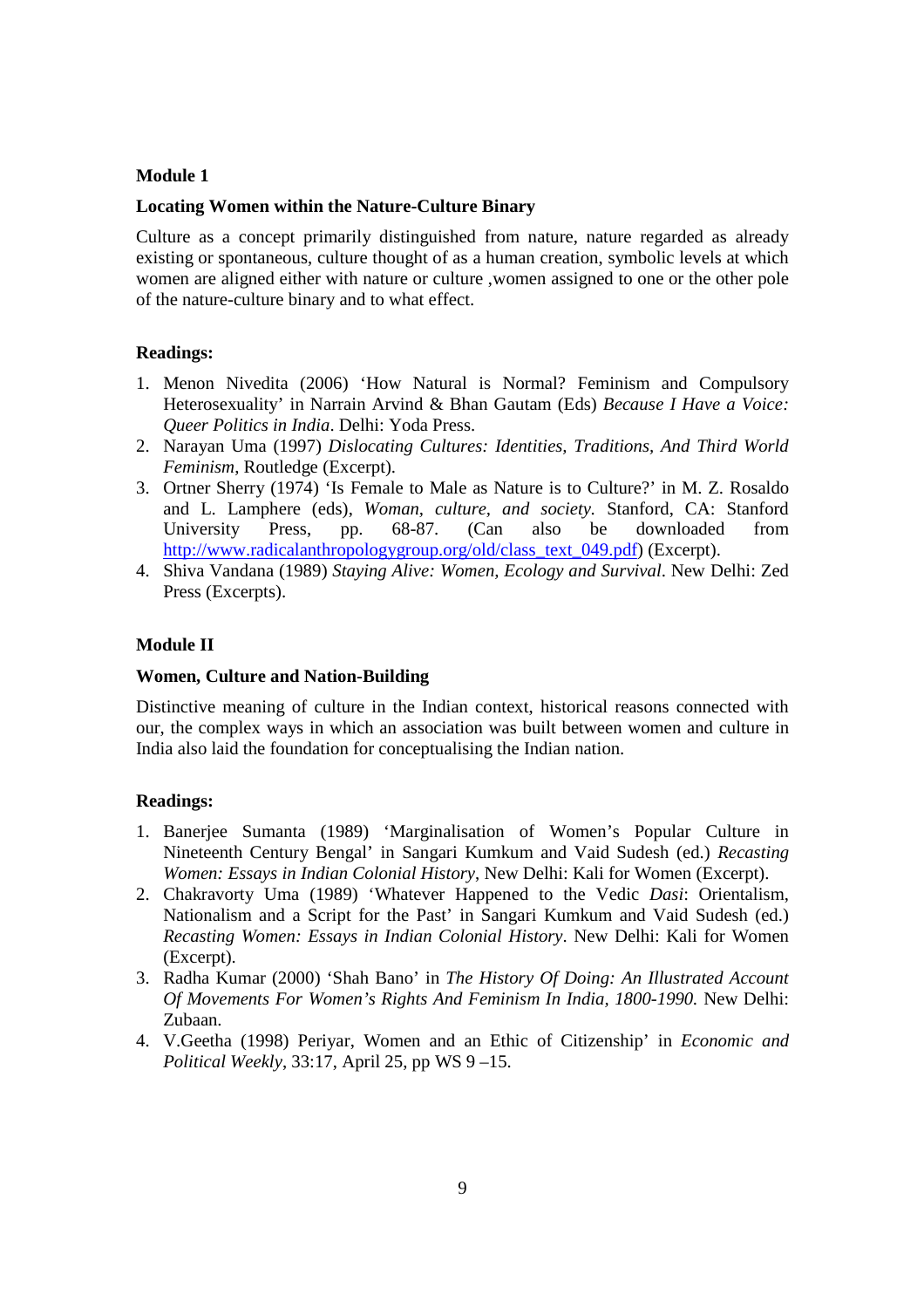# **Module III Cultural Essentialism and Gender**

## **Readings:**

- 1. Anand Patwardhan's film "Father, Son and Holy War"
- 2. Don Hazen Tate Hausman Tamara Strauss Michelle Chihara (eds) (2001) Solutions for a Saner World: AlterNet.
- 3. Excerpts from Manusmriti
- 4. Film "Skin Deep" by Reena Mohan (Film produced by Majlis)
- 5. Meanings of 'essentialism' and Cultural essentialism, and its implications for the lives of women and men, impact of cultural essentialism on popular understanding of the relation between gender and culture.
- 6. Val Moghadam: Islamic FEMINISM AND ITS DISCONTENTS: NOTES ON A DEBATE at http://www.iran-bulletin.org/women/Islamic\_feminism\_IB.html

## **Module IV**

## **Rewriting Cultural Understanding**

Challenges by the women's movement to dominant forms of discrimination and cultural practices, analyses of cultural legitimacy to women's subordination, rewriting and reinterpretation of cultural mores.

## **Readings:**

- 1. Baxi Upendra, Dhagamwar Vasudha, Kelkar Raghunath and Sarkar Lotika (2008), 'An Open Letter to the Chief Justice of India' in John Mary (ed) *Women's Studies in India: A Reader.* New Delhi: Penguin.
- 2. Chakravorty Uma and Gill Preeti (2002) 'Introduction' in *Shadow Lives: Writings on Widowhood* (eds.) Delhi: Zubaan (Excerpt).
- 3. Dev Sen Nabaneeta (2008) 'Alternative Interpretation of the Ramayana: Views from Below' in John Mary (ed) *Women's Studies in India: A Reader.* New Delhi: Penguin.
- 4. Tharu Susie & Lalita K. (1997) (eds.) 'Introduction' in *Women Writing in India-*Volume 1*.* Delhi: Oxford University Press.

## **Module V**

## **Exercise on Reading Cultural Meanings**

The students may select any discussion or debate in recent times or in the past few decades that highlight differing understanding of what culture means in relation to women. For eg, the controversy around the shooting of the film "Water" or the controversy around the film "Fire" or regarding the comments made by the actress Khusboo on the need for having safe sex or the attack on girls at the Mangalore pub.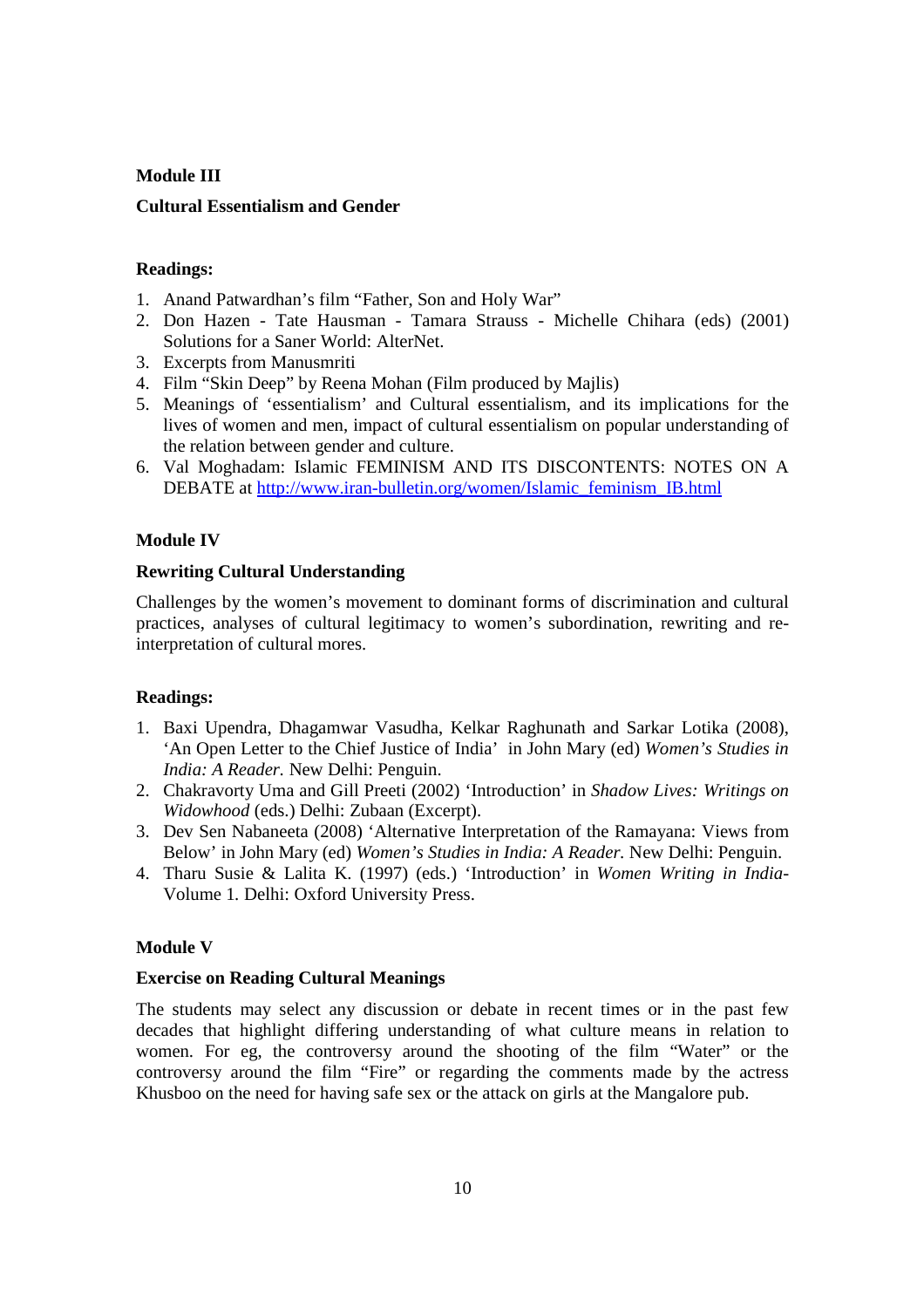## **Paper IV**

## **Cultural Politics of Representation**

## **Objective of the Course:**

- Introduce the learners to the ways in which the meaning and value of the artistic or literary work is related to the everyday lives, beliefs, practices and politics of women across different strata of society.
- Examine the boundaries of what is considered to be "artistic" or "creative" in order to explore ways in which women's expressions -- from modes of relating within the family to their work, their festive songs and modes of forging political solidarities - may all be understood simultaneously in creative, gendered, and wider political terms too.
- Explore the various ways in which women remain creative and work with a sense of the aesthetic – in everyday, ritual and faith-based contexts; in modern written expressions; in performance and in politics.
- To outline the issue of representation as basic to the very act of conceptualizing the world, because people know and understand the world and reality through the act of naming it.
- To understand that, aesthetic judgments are integrally linked to the practical concerns of life; aesthetic norms are informed by the politics of everyday life, and consequently gender too.

## **Module 1**

## **Modes of Classification**

Evolution of aesthetic categories; distinction between high culture and low culture or popular culture, between classical-canonical and the topical, between the written and the oral etc.; situation of expressions by diverse groups of women within these binaries.

- 1. Appadurai Arjun (1999) 'Public Culture' in Das Veena (ed) *Oxford India Companion to Sociology and Social Anthropology*, Oxford University Press: New Delhi.
- 2. Niranjana Tejaswini and others (eds) (1993) 'Introduction' in *Interrogating Modernity: Culture and Colonialism* Kolkata: Seagull Books (Excerpt).
- 3. Pramod K. Nayar (2010) *An Introduction to Cultural Studies*, Viva Books (Excerpt).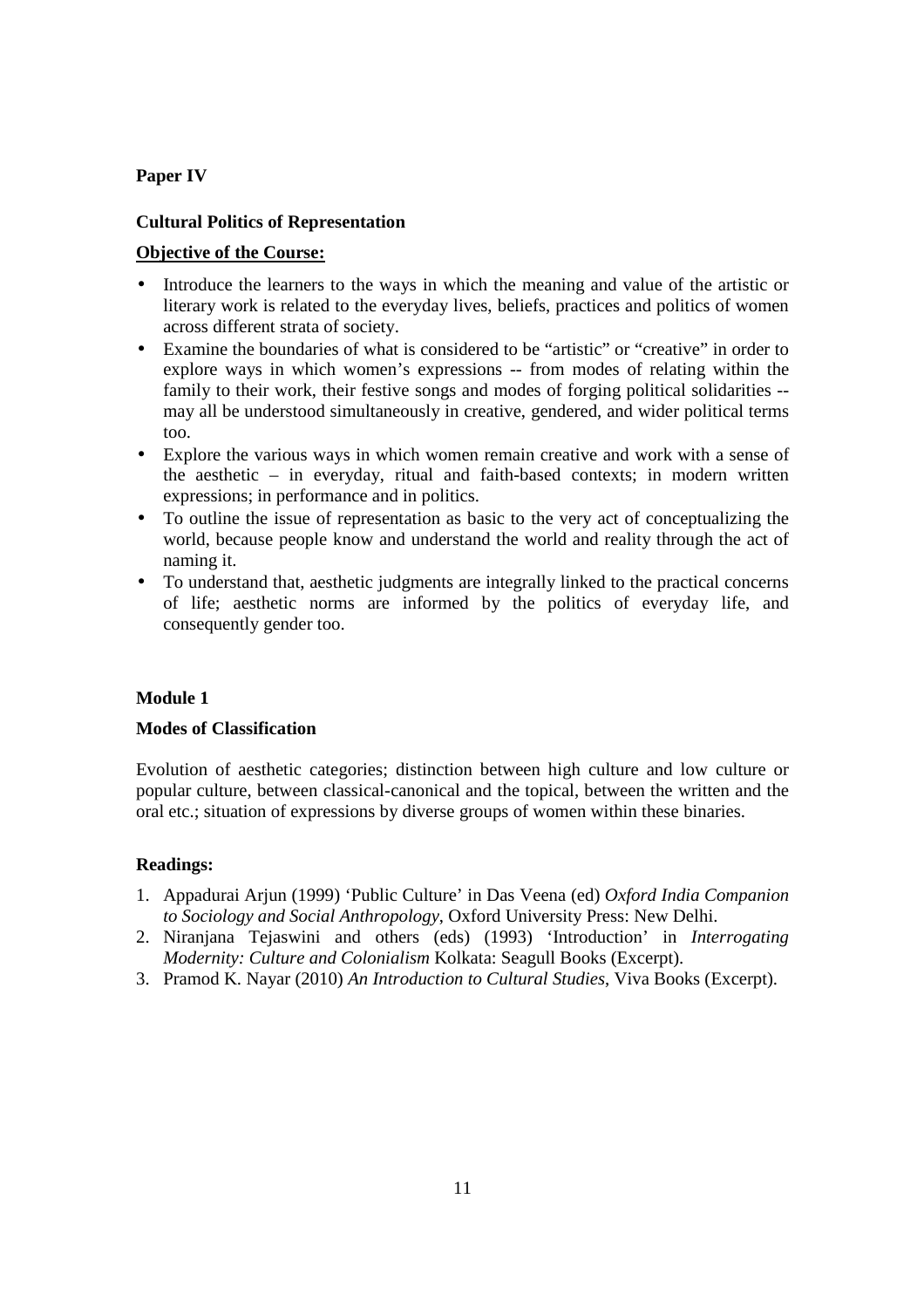# **Module II Gendered Performances**

Examination of folk songs of different regions; story-making and telling; gossip and networking, oral narrative traditions.

## **Readings:**

- 1. Gloria Goodwin Raheja (ed) (2003) *Songs, Stories, Lives: Gendered Dialogues And Cultural Critique*. New Delhi: Kali for Women (Excerpt).
- 2. Hansen Kathryn (2011) *Stages of Life: Indian Theatre Autobiographies,* Anthem Press (Excerpt).
- 3. Rao Vidya (2011) *Heart to Heart: Remembering Nainaji*, Delhi: Harper Collins.

## **Module III**

## **Religion and the Early 'Feminist' expressions**

The power of faith and the feminist possibilities emerging from immersion in religion, women's religious networks, songs and rituals, Bhakti movement , dalit saints and conversion.

- 1. Chakravarti Uma (2000) *Rewriting History: The Life And Times Of Pandita Ramabai*, New Delhi: Zubaan.
- 2. Madhushree Datta's Film "Scribbles on Akka".
- 3. Punjabi Kavita (ed) (2011) 'Introduction' in *Poetics and Politics of Sufism and Bhakti in South Asia: Love Loss and Liberation*. Hyderabad: Orient Blackswan.
- 4. Zelliot Eleanor and Rohini Mokashi Punekar 2005(ed) *Untouchable Saints: An Indian Phenomenon,* Manohar Publishers (Excerpt).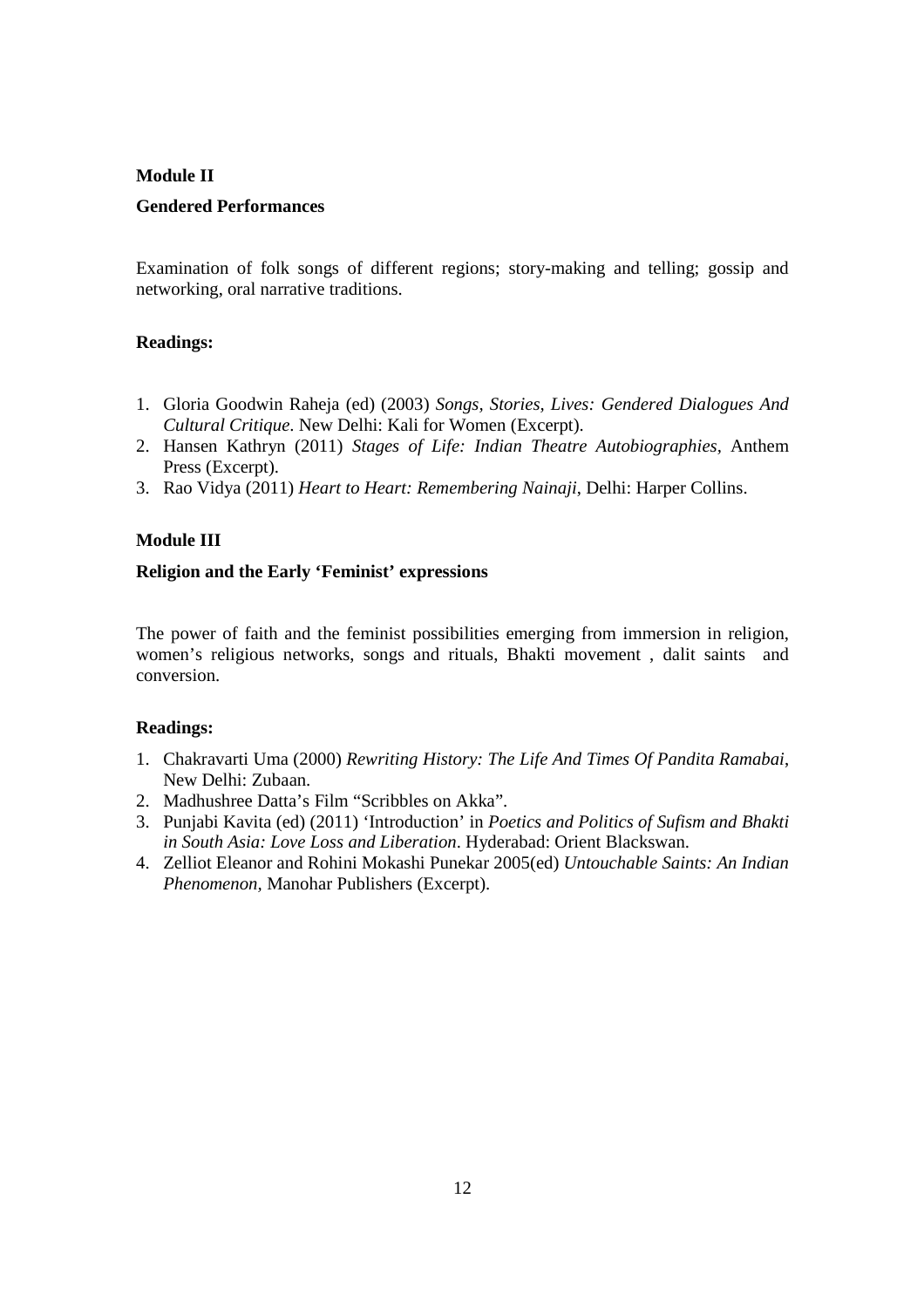## **Module IV**

## **Experience of Women in Creative Practices**

Memoirs and autobiographies of women performers, engagement with the creative processes societal perspectives on women performers.

## **Readings:**

- 1. Dasi, Binodini (1998) *My Story and My Life as an Actress*, (Trans. Rimli Bhattacharya), New Delhi: Kali for Women.
- 2. Film "Bhoomika".
- 3. Film "Sardari Begum".
- 4. Khote Durga (2007) *Durga Khote: An Autobiography*. Delhi: Oxford University Press.
- 5. Pinto Jerry (2006) Helen: The Life and Times of an H-Bomb. Delhi: Penguin.

## **Module IV**

## **Exercise**

Students will select and examine representational practices by women other than the ones that have been discussed in the course. The students could choose to look at visual representations of women either by themselves or by men in paintings, photographs, advertisements, films, cartoons etc.

## **Paper V**

## **State , Civil Society and Law**

## **Objective of the Course:**

- To provide a background to the understanding of women/gender and law in India
- To Give an introduction to the historical context in which rights are located, to the constitutional guarantee of equality and non discrimination
- To provide a space for thinking through the difficulties and complexities in securing constitutional guarantees
- To establish the connections between the feminist campaigns and advocacy, the formulation of legislation, and the struggles to put in place effective institutional mechanisms to work legislation.
- To offer an opportunity to explore issues of deliberative politics, state policy, constitutionalism, justice through projects and field work
- To offer an introduction to women's studies perspectives on citizenship, social location, the law and the state.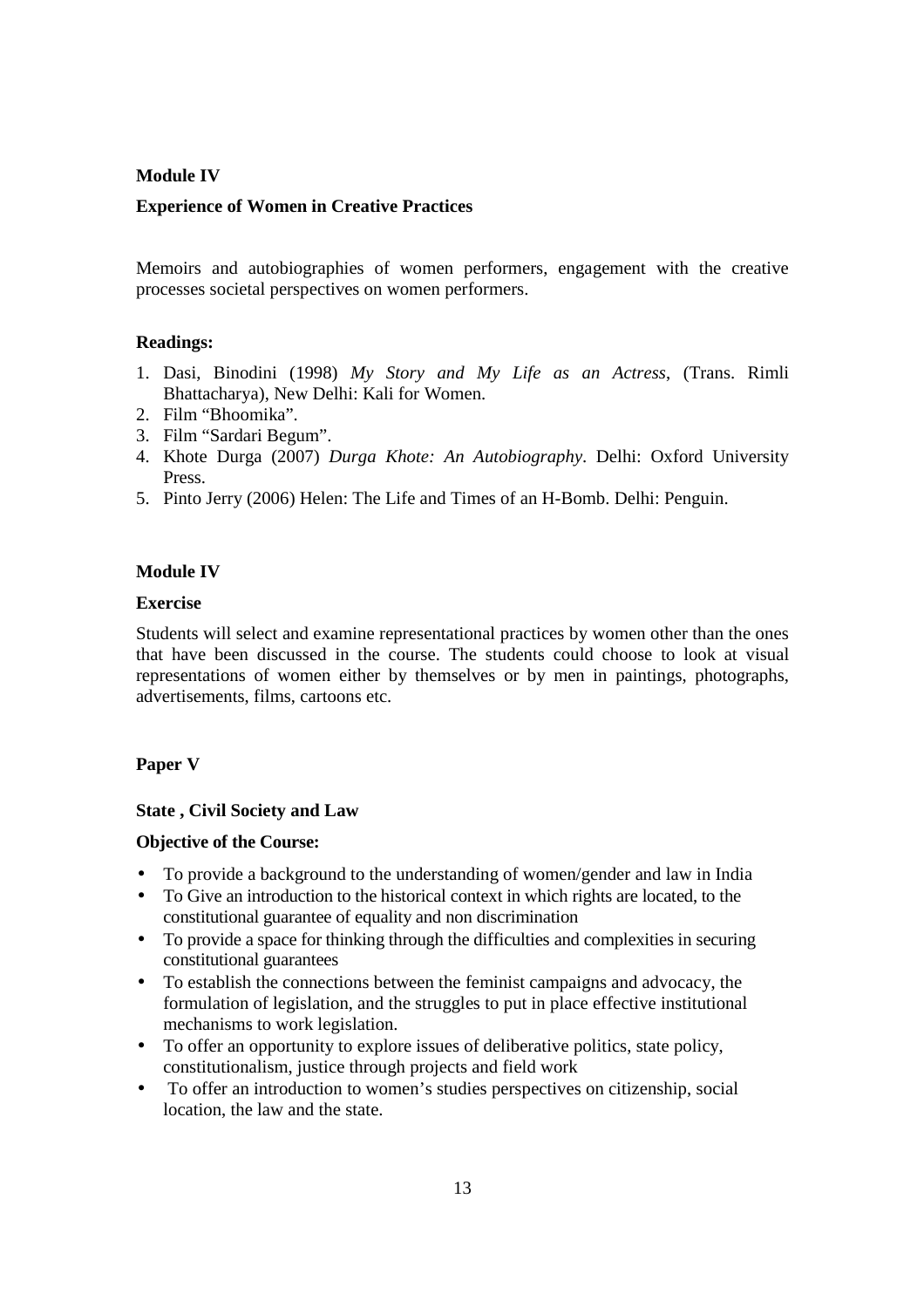## **Module I**

## **Background to understanding law in independent India**

Gender underpinning of formulation of law and justice in independent India

Debates since  $19<sup>th</sup>$  century on the age of consent; enforced widowhood; child marriage; devadasi abolition; caste; untouchability etc.

Constituent assembly debates on women's equality and the rights enshrined in the Constitution

## **Readings:**

- 1. B. R. Ambedkar, Castes in India
- 2. Constituent Assembly Debates on Women's Equality Excerpts from B. Shiva Rao, Framing of India's Constitution: A Study, IIPA.
- 3. Jotirao Phule, Gulamgiri
- 4. Kalpana Kannabiran, "Voices of Dissent: Gender and Changing Social Values in Hinduism" in Hinduism in Modern Times edited by Robin Rinehart, ABC-CLIO, 2004 (for a simple review of debates around major issues of gender justice in colonial India).
- 5. Kannabiran Kalpana (1995) 'The Judiciary, Social Reform and the Debate on 'Religious Prostitution' in Colonial India' in Economic and Political Weekly, VOL 30 No. 43, pp.WS 59-WS 69 (on devadasi abolition and the legal expressions of it. This is the only article on the subject that involves a detailed analysis of case law. The others look at social reform debates).
- 6. Mohanty Manoranjan et al (eds) (2010) Weapon of the oppressed: Inventory of people's rights in India, Council for Social Development & Daanish Books, Pp 1-120 [for a compendium of different laws relevant to women in India].
- 7. Tarabai Shinde, Stree Purusha Tulana

## **Module II**

## **Understanding Justice and law**

Protective legislation, justice and the constitution

Texts of various legislations and landmark judgements of the High Courts and Supreme Court, Open letters and other materials on specific formulations of law

Feminist response and critique of protective legislation both in their formulation and practice

- 1. Agnes Flavia (2012) Family Law II: Marriage, Divorce, and Matrimonial Litigation OUP, forthcoming (Excerpts).
- 2. Vasudha Dhagamwar (2004) Law, Power ad Justice: Protection of Personal Rights under the Indian Penal Code, Sage. [Chapter on rape law reform].